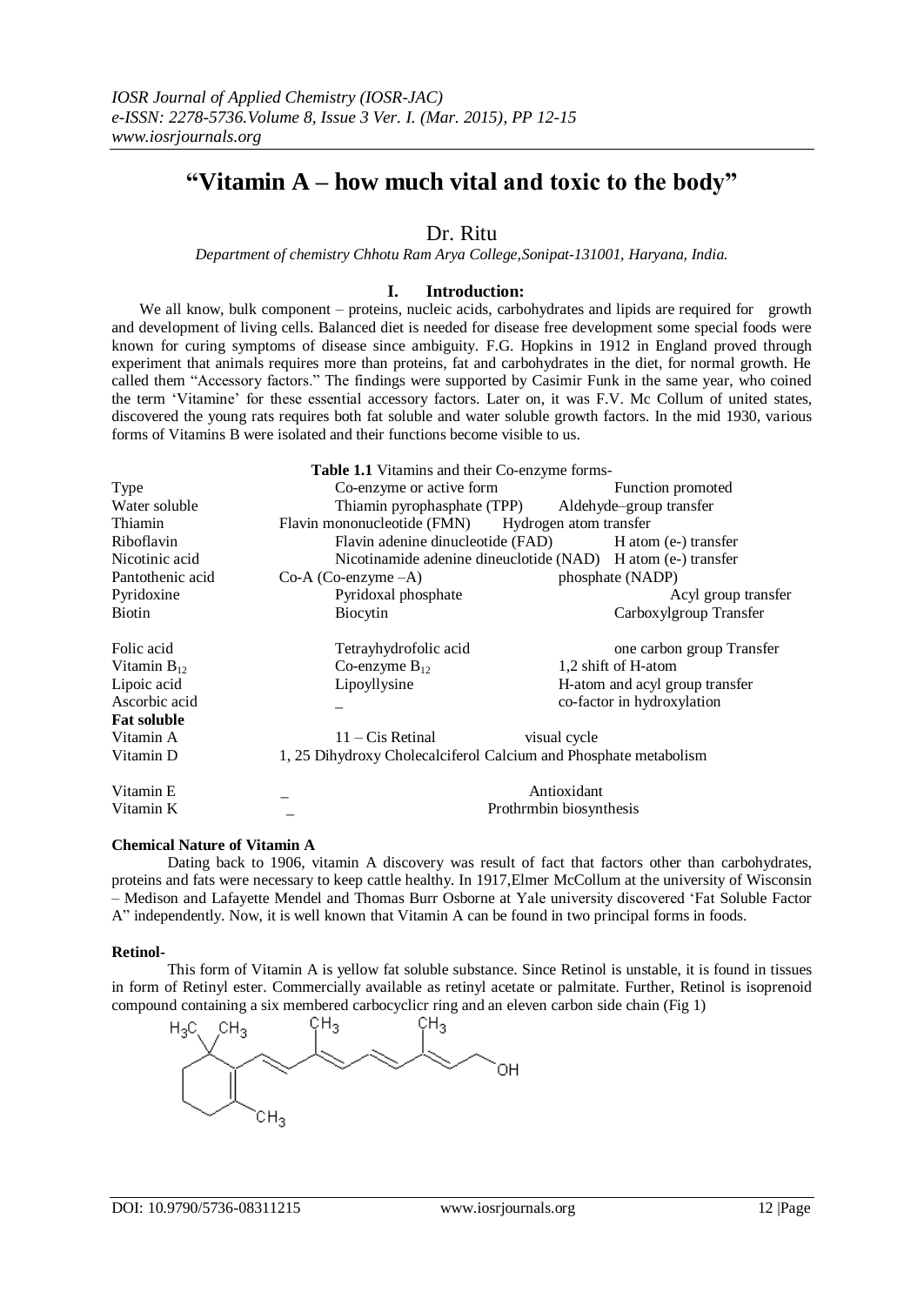**Vitamin A (Retinol)**



-Carotenol

Fig 1: Vitamin A<sub>1</sub> (Retinol) and  $\beta$ -Carotenoid, its precursor, oxidative cleavage yield two molecules of Vitamin A. Vitamin  $A_2$  has second double bond between Carbon Atoms 3 & 4 in the rings, otherwise it is identical with Vitamin A<sub>1</sub>.

The carotene,  $\alpha$  -Carotene,  $\beta$ -Carotene,  $\gamma$ -Carotene and the Xanthophyll beta-crypto xanthin (having  $\beta$ -ionone ring) function as Vitamin A in herbivores and omnivores animal which posses enzyme to convert in the retinol.

# **Food sources of Vitamin A-**

Vitamin A is found naturally in many foods-

- Liver (beef, pork, chicken, turkey, fish)  $(6500 \text{ µg } 722\%)$
- Carrot (835 µg 93%)
- Broccoli leaf  $(800 \mu g 89%)$
- Sweet potato  $(709 \text{ µg}, 79\%)$
- Butter ( $684 \,\mu$ g,  $76\%$ )
- Kale (681  $\mu$ g, 76%)
- Spinach (469 μg, 52%)
- Pumpkin  $(400 \mu g, 41\%)$
- Collard Green  $(333 \mu g 37%)$
- Cheddar Cheese  $(265 \mu g 29\%)$
- Cantaloupe Melan  $(169 \mu g 19%)$
- Egg  $(140 \mu g 16%)$
- Apricot (95 µg, 11%)
- Papaya  $(55 \mu g) 6%$
- Mango (38µg 4%)
- Pea (38 µg) 4%
- Milk (28µg 3%)

Bracketed values are Retinol activity equivalences (RAES) and % of adult male RDA per food.

Even conversion of carotene to retinol varies from person to person and bioavailability of carotene in food varies also.

# **Vitamin A: How it functions in body ?**

Vitamin A- Plays various functions in the body such as: Maintaining vision Regulating gene transcription Skin and Cellular health

#### **Helps in Vision**

It is certainly a vision vitamin. Vitamin A deficiency effect vision, this was first recognized in rat, but now it is confirmed in all mammals, including man, with little variation in symptoms. The most studied deficiency symptoms is "Xerophthalmia" (Dry eyes) in young children, which is early symptoms of deficiency, where as in adults 'Night blindness'' is observed due to vitamin A deficiency. There are various things which are affected by vitamin A deficiency but its role in visual cycle is certain (Fig. 2) (usual cycle third cells) In mammals, Retina have two types of Photo receptor cells

- a) Rod cells
- b) Cone cells

Rod cells are ment for sensing low light intensities, but not colors and thus help in Night vision.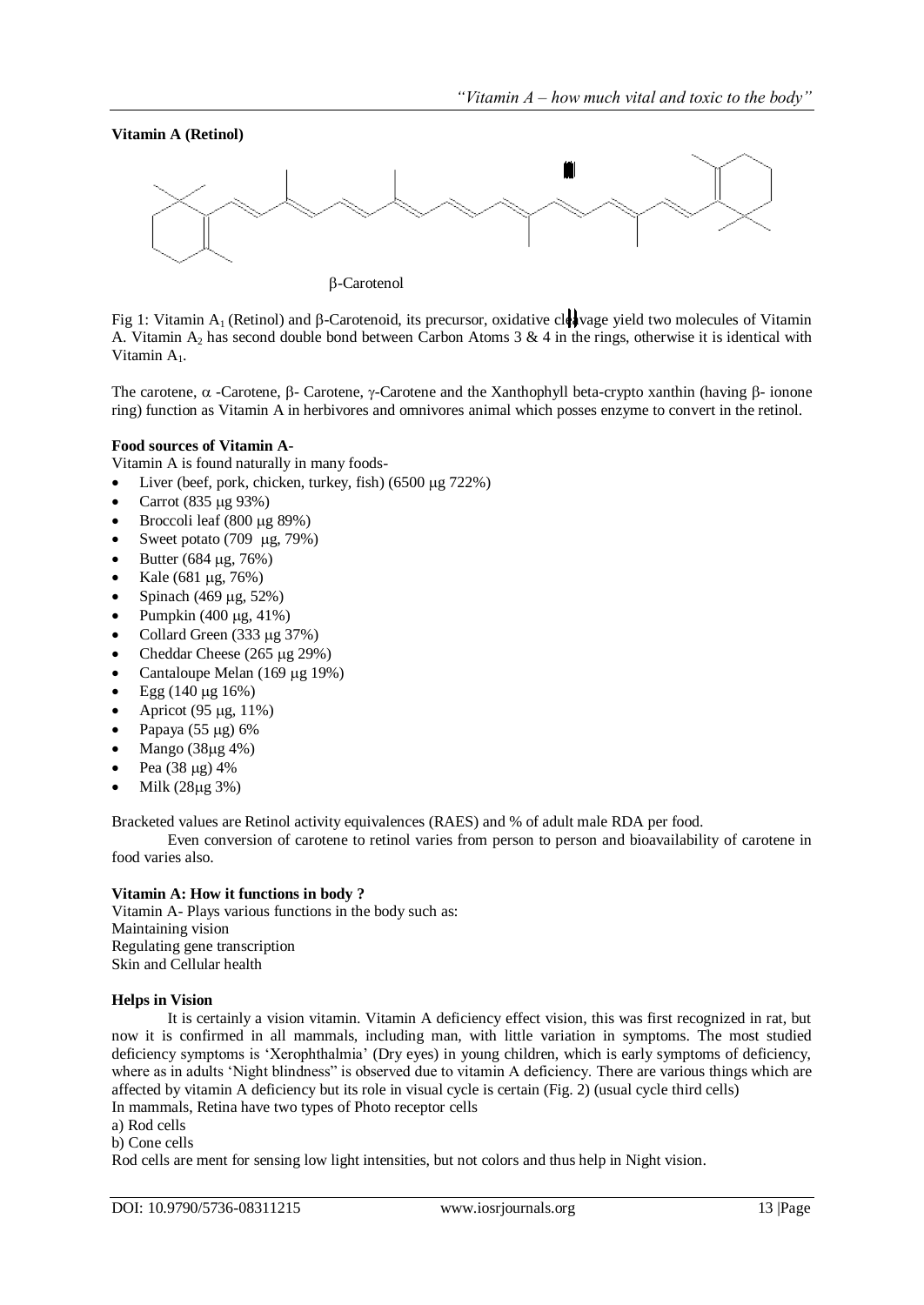Cone cells sense colors are adopted for high light intestines. Studies on Biochemical nature of Pigments related to vision by G. Wald of Harvard University helps us to substantiate the role of Vitamin A in visual cycle. Now going to deep retinal rod cells have many stalked, disc like membrane vesicles, parrell to light receiving surface of the retina, which acts as receptor surface of light. Half of membrane protein of these vesicles consist of conjugate protein called Rhodopsin with mol. Wt. 28,000. It is insoluble in water but extracted with detergens. It consist of protein "opsin" and tightly bound 11-cis retinal. The aldehyde of vitamin (A) which contain four carbon- Carbon double bond in its side chain. Three are in transform and forth at position 11,12 is cis (fig. 2).When rhodopsin is exposed to light, the bound 11-cis-retinal undergoes transformation in all trans retinal. This reaction is non –enzymatic and purely photo-chemical reaction which can take place at liquid nitrogen temperature. Cis to trans change also promote dissociation of the bleached rhodopsin to yield free ofsin and all trans retinal, which function as a trigger setting of the Nerve impulse. In order for regeneration of rhodopsin, all trans retinal get isomerizes to all 11-cis retinol. This process requires enzymatic actions.

| $All - Trans - Retinal + NADH + H + Retinal$ |                 | $all - Trans - + NAD +$                |  |
|----------------------------------------------|-----------------|----------------------------------------|--|
|                                              | Reductase       | Retinol                                |  |
| $All - Trans - Retinal$                      | <i>somerase</i> | $Retinol$ $11 - cis$ - retinol         |  |
| $11 - C$ is - Retinol + NAD <sup>+</sup>     | Reductase       | Retinol 11- Cis-Retinal + $NADH + H^+$ |  |

The 11-cis-retinal so formed now combine with opsin to yield rodopsin, thus completing the visual cycle. But all of us know that visuality is related to nerves and brain. Recent Research have shown that absorption of light by disc like flattened membrane.Vesicles in the rod cells cause rodopsin molecule to undergoes changes of conformation accompanying the conversion of 11-Cis-retionl to all trans- retinal. This change alter the permeability of vesicle – membrane, across which there is normally a potential difference, so that  $Ca^{2+}$  ion are allowed to flow out of vesicle thus triggering the nerve impulse.  $Ca^{2+}$  serve as messanger or mediator for coupling the exciting stimulus to the function of receptor system.



**Fig.3** Photochemical isomerisations of 11-Cis-retinal.